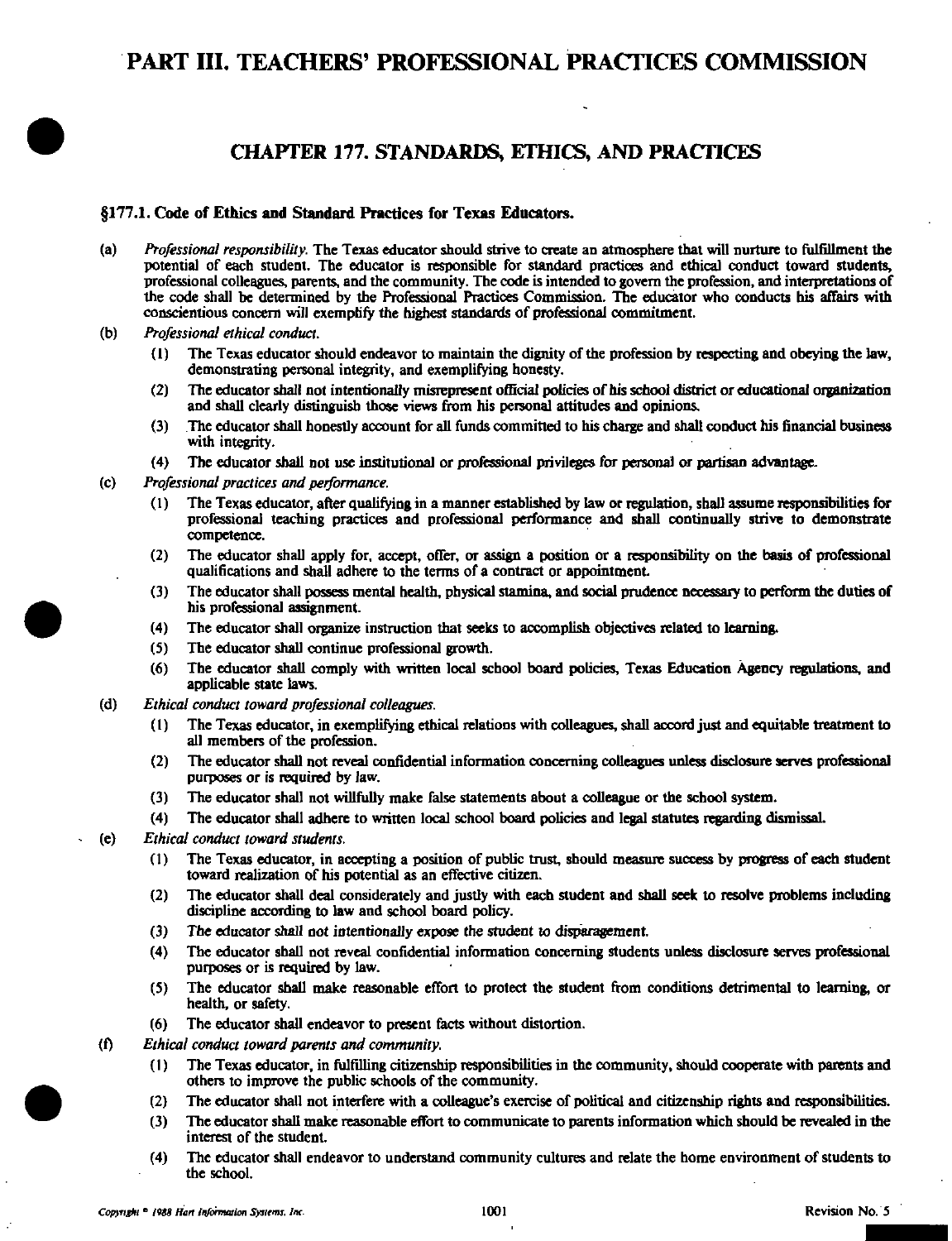(S) The educator shall manifest a positive role in school public relations.

Authority: The provisions of this §177.1 issued under Acts 1969, 61st Leg., p. 2735, ch. 889, effective September 1, 1969, as amended (Texas<br>Education Code §13.210).

Source: The provisions of this §177.1 adopted to be effective January 1, 1976.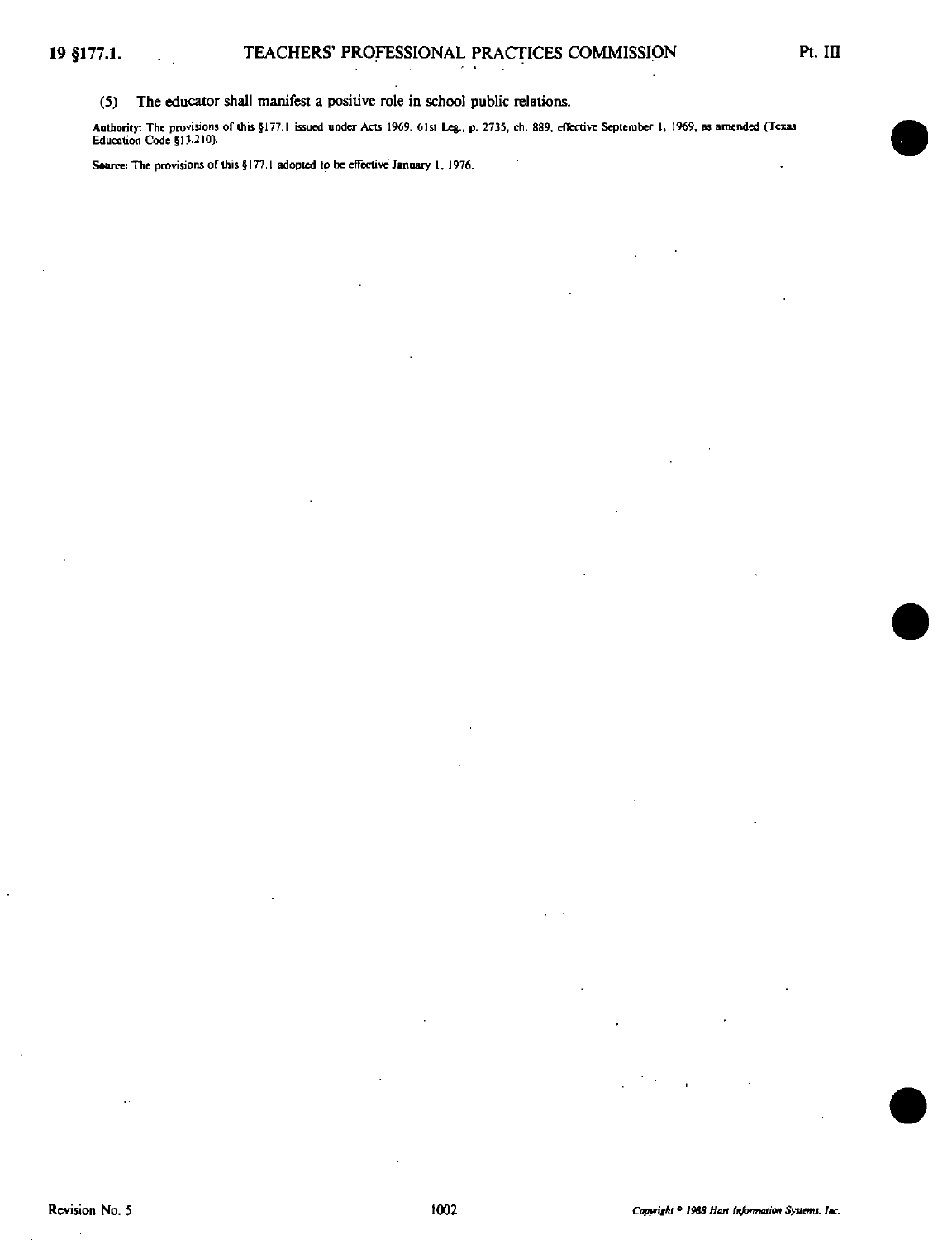# CHAPTER 181. PROCEDURE

# SUBCHAPTER A. Complaints and Hearings

Authority: The provisions of this Subchapter A issued under Acts 1969, 61st Leg., p. 2735, ch. 889, effective September 1, 1969, as amended (Texas Education Code §13.206).

Cross References: This subchapter cited in 19 TAC §181.5 (relating to Action Upon Complaint).

#### §181.1. Definitions.

The following words and terms, when used in this subchapter, shall have the following meanings, unless the context clearly indicates otherwise.

Active certificated member of the teaching profession—Administrator, teacher, or special service person who holds a valid Texas teacher's certificate or emergency teaching permit and holds a position or is actively seeking a position that requires certification. Chairperson—Chairperson of the Teachers' Professional Practices Commission who is annually elected by the commission or the chairperson of a three-member panel appointed to conduct a bearing on behalf of the commission.

Commission—Teachers' Professional Practices Commission which consists of 15 educators appointed by the governor in compliance with the Teachers' Professional Practices Act (the Texas Education Code, §§13.201-13.218).

Commissioner—Commissioner of Education, State of Texas.

Complainant—Active certificated member of the teaching profession who files and signs the written complaint that is received by the commission.

Director—Central Education Agency staff member responsible to the commission for program administration.

Fact—Any relevant event, expression, activity, happening, or circumstance that bears upon showing a violation of any of the principles or standards contained in the Code of Ethics and Standard Practices adopted by the Teachers' Professional Practices Commission of Texas.

Hearing—Commission proceedings for the formulation of a recommendation to the cominissioner.

Hearing Officer—The representative of the commissioner of education who acts as presiding officer at a Teachers' Professional Practices Commission Hearing.

Issue—Whether or not conduct or activities of a member of the teaching profession are in violation on any of the principles or standards contained in the Code of Ethics and Standard Practices adopted by the Teachers' Professional Practices Commission of Texas.

Reprimand—A recommendation made to the commissioner of education that the violation found is of a serious nature and the interest of the teaching profession can best be protected through issuance of an official reprimand. When issued by the commissioner, a copy of the reprimand shall be sent to the superintendent of the employing school district, or if the offender be the superintendent, to the president of the board of trustees. A copy shall also be sent to the Director of the Division of Teacher Certification and shall become a part of the respondent's official certification record.

Respondent—Active certificated member of the teaching profession against whom the complaint is duly filed for an alleged violation of the Code of Ethics and Standard Practices for Texas Educators.

Warning—A recommendation made to the commissioner of education that the violation found is of such nature that the interest ofthe profession will be adequately protected and served through issuance of a written warning to the respondent. A copy ofthis warning shall become a part of the individual's official certification records, and notice of the commissioner's decision shall be forwarded to the director of the Division of Teacher Certification.

Source: The provisions of this §181.1 adopted to be effective January 1, 1976; amended to be effective July 15, 1980, 5 TeiReg 2611; amended to

be effective February 4, 1986, 11 TexReg 398.

## §181.2. Initiation of Complaint.

- (a) A complaint may be initiated by an active certificated member of the teaching profession against any other active certificated member of the teaching profession for an alleged violation of a principle or standard contained within the Code of Ethics and Standard Practices for Texas Educators.
- (b) The commission is authorized to receive written complaints from active certificated members of the profession of alleged violations by active certificated members of the profession.
- (c) The commission by a vote of 10 or more members may proceed with'action upon any complaint filed, notwithstanding any other provision of these sections.

Source: The provisions of this §181.2 adopted to be effective July 15, 1980. 5 TexReg 2611; amended to be effective February 4, 1986, 11 TexReg . 398.

Cross References: This section cited in 19 TAC §181.7 (relating to Appeal of Jurisdictional Decision).

# §181.3. Format for Complaint.

(a) A complaint shall be filed before the commission by use of the format for complaint. The format for complaint may be obtained by request in writing to the director, Teachers' Professional Practices Commission, 1701 North Congress Avenue, Austin, Texas 78701.

 $\mathcal{L}_{\mathcal{A}}$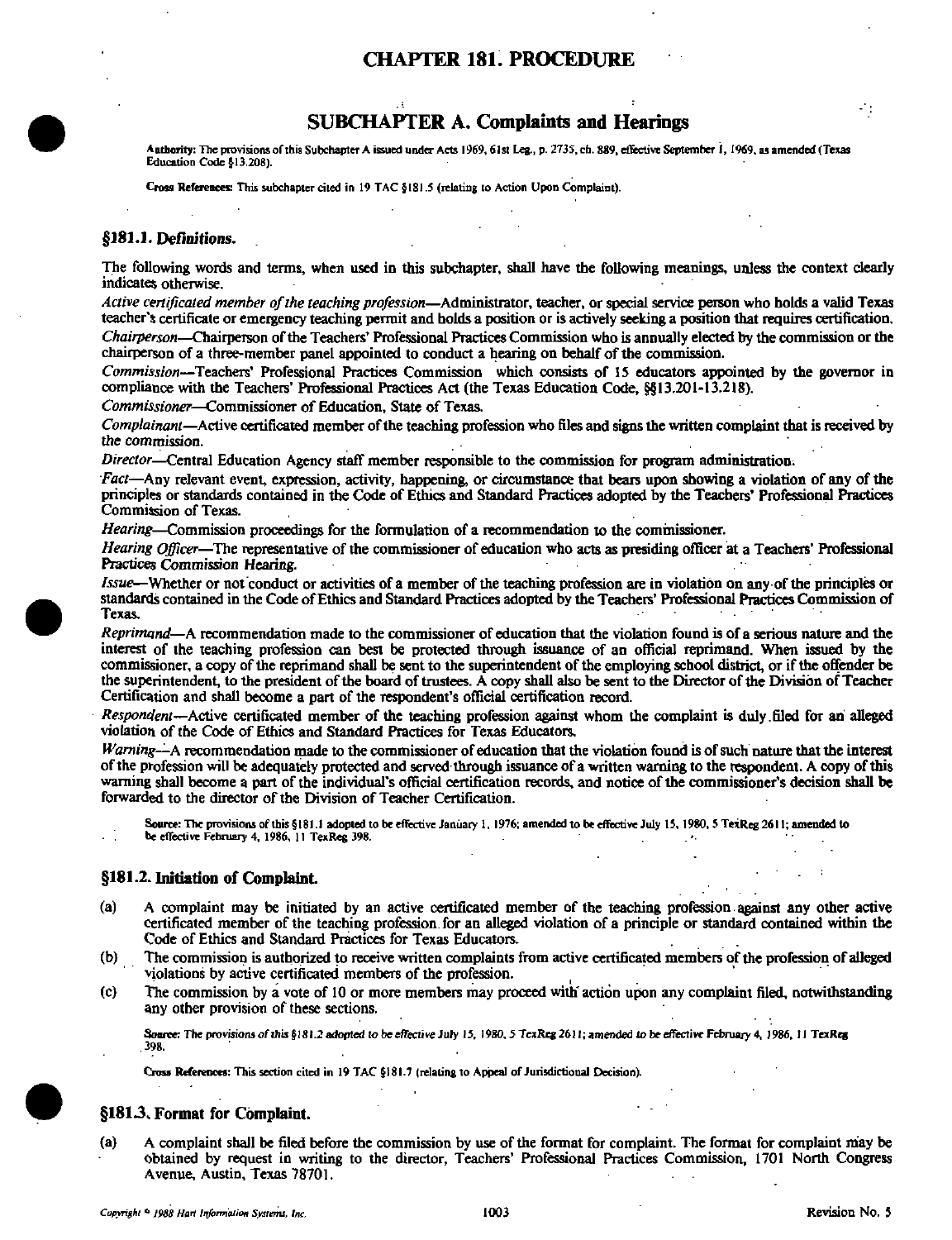- (b) The format for complaint must be fully completed, submitted in writing, and addressed to the director, Teachers' Professional Practices Commission, 1701 North Congress Avenue, Austin, Texas 78701.
- (c) The formal for complaint consists of a notorized statement which includes the following:
	- (1) Full name, address, and telephone number of the complainant.
	- (2) Full name, address, and telephone number of the respondent.
	- (3) A clear arid complete description of what was done by the respondent which the complainant believes was in violation of the Code of Ethics. The specific place, time, date, occurrences, and the specific principle(s) and/or standard(s) of the code that the incident violates must be cited.
	- (4) The statement: "I certify that this complaint was individually initiated by me and is not a result of coercion by any person or group."
- (d) The complainant shall not be allowed to introduce evidence at the hearing on any issue which is not raised in the complaint.

Source: The provisions of this §181.3 adopted to be effective July 15, 1980, 5 TexReg 2611; adopted to be effective July 15, 1980, 5 TexReg 2611; amended to be elTecitve February 4. 1986 11 TexReg 398.

Cross References: This section cited in 19 TAC §181.7 (relating to Appeal of Jurisdictional Decision).

#### §181.4. Filing of Complaint.

- (a) The complaint should be filed as near the date ofthe alleged violation as possible, but not later than 90 days from the date of the alleged violation. The date of postmark on the letter transmitting the complaint ^all serve as the effective date of filing. These time provisions may be waived at the discretion of the commission.
- (b) An alleged violation while on duty status may be unknown to anyone at the time of occurrence and be discovered subsequent to the termination of that duty status. The commission retains jurisdiction in such matters for one calendar year from the date of termination of active duty status. In such instances the date of discovery of the alleged violation serves as the initiating date for fifing purposes pursuant to the time provisions of subsection (a) of this section.
- (c) An exception to subsections (a) and (b) ofthis section is in cases where the complainant has adhered to local school board procedures io regard to grievances or complaints. In adhering to these procedures, complainant has exhausted all local district appeals ending with a hearing or response from the local school board. The complainant then has 30 days from the time of the final school board decision or response to file a complaint with the commission. All other provisions of subsection (a) of this section remain in effect.

Source: The provisions of this §181.4 adopted to be effective July 15, 1980, 5 TexReg 2611; amended to be effective February 20, 1981, 6 TexReg 565; amended to be effective February 4, 1986, 11 TexRea 398.

Cross References: This section cited in 19 TAC §181.7 (relating to Appeal of Jurisdictional Decision).

## §181.5. Action upon Complaint.

- (a) The director will record the receipt of the complaint and will forward a copy to the commission chairperson.
- (b) The director will determine the acceptance or rejection of jurisdiction with regard to the complaint.
	- (1) The rejection of jurisdiction by the director and the reasons for rejection will be transmitted in writing to the complainant
	- (2) The acceptance of Jurisdiction by the director will initiate procedural continuation.
- (c) Upon acceptance of jurisdiction, the director will forward to the respondent by certified mail the following information and request that a written response be filed:
	- (1) copy of the complaint;
	- (2) notice that includes:
		- (A) legal authority and jurisdiction for the hearing;
		- (B) reference to particular sections of statutes and rules involved; and
		- (C) statement of the jurisdictional decision; and
	- (3) "Rules of Procedure for Hearing Complaints Before the Teachers' Professional Practices Commission of Texas."
- (d) The director will forward a copy of the jurisdictional decision to tbe commission chairperson and advise him or her ofthe necessary procedures to be followed.
- (e) Upon receipt of the jurisdictional decision, the commission chairperson will make the following determinations:
	- (1) The commission will hear the complaint *en banc* or the commission chairperson will appoint a hearing panel of three members (and one alternate) of the commission to hear the complaint. If a hearing panel is appointed, the commission chairperson will designate one member of the panel to act as chairperson.
	- (2) The date, time, and place for the hearing will be set. The date for the hearing will be not less than 30 days and will not, except in unusual circumstances, exceed 60 days following the receipt of the notice of the complaint by the respondent
	- (3) Hearings may be conducted at one ofthe regional service centers if warranted. The following will be considered in making this judgment:
		- (A) the number of witnesses for the complainant or respondent;

'1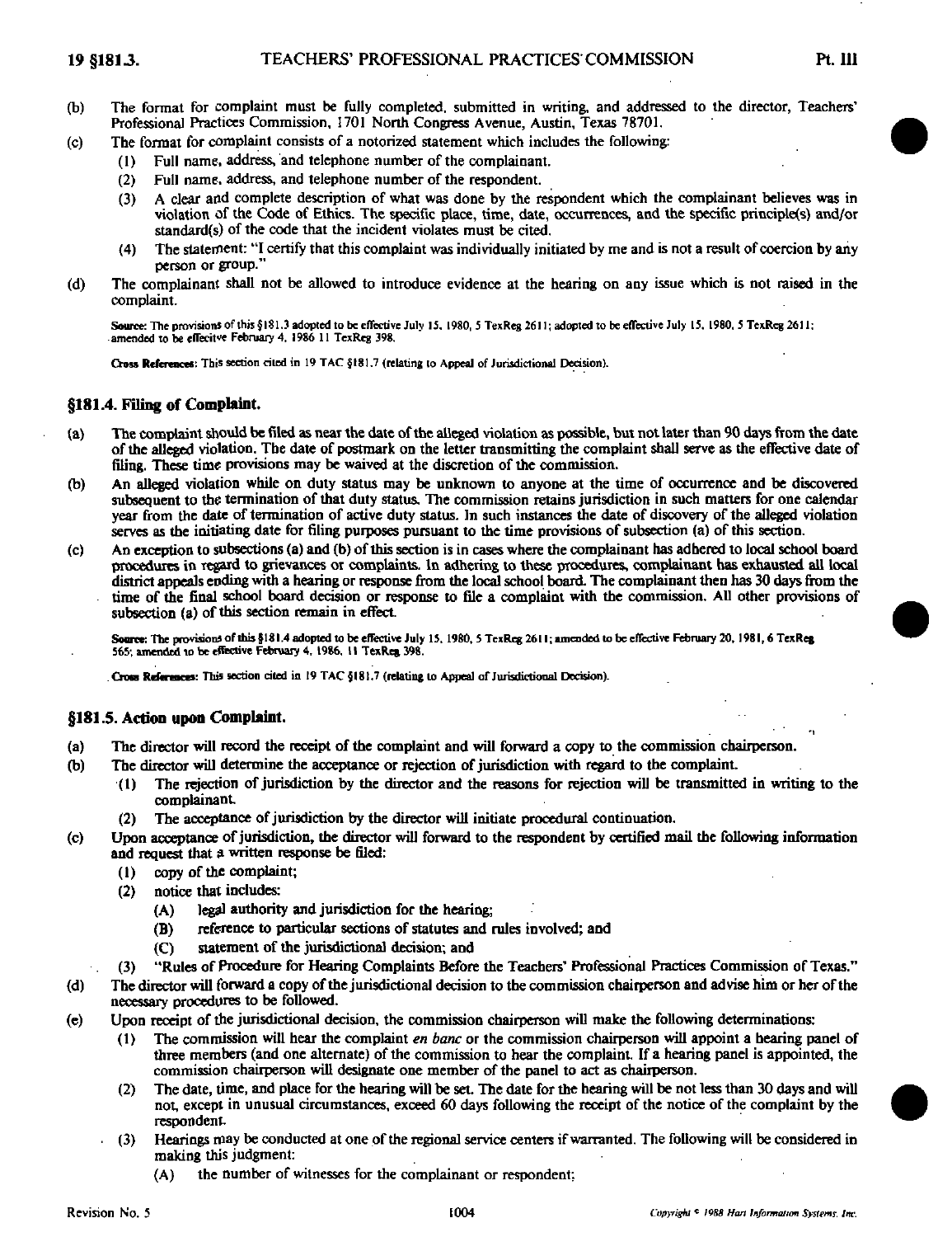# Ch. 181 **PROCEDURE** 19 § 181.7.

- (B) the distance from location of complaint incident to Austin;
- (C) the convenience of transportation for all parties to and from Austin;
- (D) the availability of a court reporter at the location of the regional service center;<br>(E) availability of space at regional service centers; and
- availability of space at regional service centers; and
- (F) convenience of transportation for all parties to the regional service center.
- (f) The director will transmit to the respondent by certified mail at least 15 days prior to the date established for the hearing the following information:
	- $(1)$  date, time, place, and nature of the hearing; and
	- (2) names of the commission members who will hear the complaint
- (g) The director will transmit the identical information that is sent to the respondent to the complainant and to those members of the commission who will hear the complaint
- (h) Prior to the hearing, all communications between the parties affected and the commission will be through the director. Communications or documents are not to be directed or copied to individual commission members by the parties.
- (i) If either party intends to be represented at the hearing by legal counsel, he or she should notify the director of this at the earliest possible time.

Source: The provisions of this §181.5 adopted to be effective July 15, 1980, 5 TexReg 2611; amended to be effective February 20, 1981. 6 TexReg 565,; amended to be effective May 7, 1985. 10 TexReg 1292; amended lo be eflective February 4, 1986, 11 TexReg 398.

Cross References: This section cited in 19 TAC §181.6 (relating to Determination of Jurisdiction).

## §181.6. Determination of Jurisdiction.

- (a) For the purpose of determining the commission's jurisdiction, all facts alleged in the complaint shall be taken as true. If the facts alleged would, by themselves, support a finding that the respondent has violated one or more specific principles or standards of the Code of Ethics in a significant manner, then the commission has jurisdiction.
- (b) If the director for the PPC concludes the commission has jurisdiction, then the director shall request a response from the respondent and notify the commission chairperson that a hearing before the commission should be scheduled.
- (c) If the director concludes that the commission does not have jurisdiction, the director shall advise the complainant and the commission chairperson that jurisdiction has been denied, state the basis for the decision, and inform the complainant of the right of appeal.
- (d) The complainant may, within 30 days of receiving notice of denial of jurisdiction, request that the denial be reviewed by the commission's jurisdictional appeals committee in accordance with §181.7 of this title (relating to Appeal of Jurisdictional Decision).
	- (1) The commission's jurisdictional appeals committee may consult with the director for the commission or other Texas Education Agency personnd having expertise in such matters.
	- (2) [f the commission's jurisdictional appeals committee concludes that the commission does not have jurisdiction, the denial shall be final.
	- (3) If the commission's jurisdictional appeals committee concludes that tbe commission does have jurisdiction, the chairperson for the commission shall instruct the director to accept jurisdiction and request a response from the respondent. The chairperson shall then proceed to set the matter for hearing as provided in §181.5 of this title (relating to Action upon Complaint).

Source: The provisions of this §181.6 adopted to be effective February 4, 1986, 11 TexReg 398.

#### §181.7. Appeal of Jurisdictional Decision.

- (a) Rejection of Jurisdiction by the director may be appealed to the commission by tbe complainant. Appeal of aU jurisdictional matters shall be based upon the complete record of complaint available in the commission files..
	- (1) The appeal.must be filed in writing with the director within 30 days of receipt of notification of denial of Jurisdiction.
	- (2) .. The appeal must specifically request formal review of the jurisdictional determination by the commission. The appeal must also provide reasons for contesting jurisdictional ruling in the matter. The complainant may file a brief at the time the appeal is formally filed.
- (b) The director shall forward the appeal to the commission chairperson, and the commission chairperson shall decide whether the commission will consider the appeal en banc, or by means of a jurisdictional appeals committee. In either case, the commission chairperson shall be a member of the jurisdictional appeals commitiee and shall preside at all meetings relating to appeals of jurisdiction. If an appeals committee is to be established, the commission chairperson shall appoint two other members of the commission to serve on the committee to consider appeals of jurisdiction.
- (c) The commission chairperson shall establish a date, time, and site for commission consideration of appeal en banc or for a meeting of the jurisdictional appeals committee to consider the appeal.
- (d) The commission chairperson, through the director, will notify the party appealing of the date of the meeting and that notification of disposition of the appeal will be forwarded upon review of the record and decision of the committee.
- (e) The commission chairperson, through the director, will transmit to all members of the commission, or to the jurisdictional appeals committee, the following information: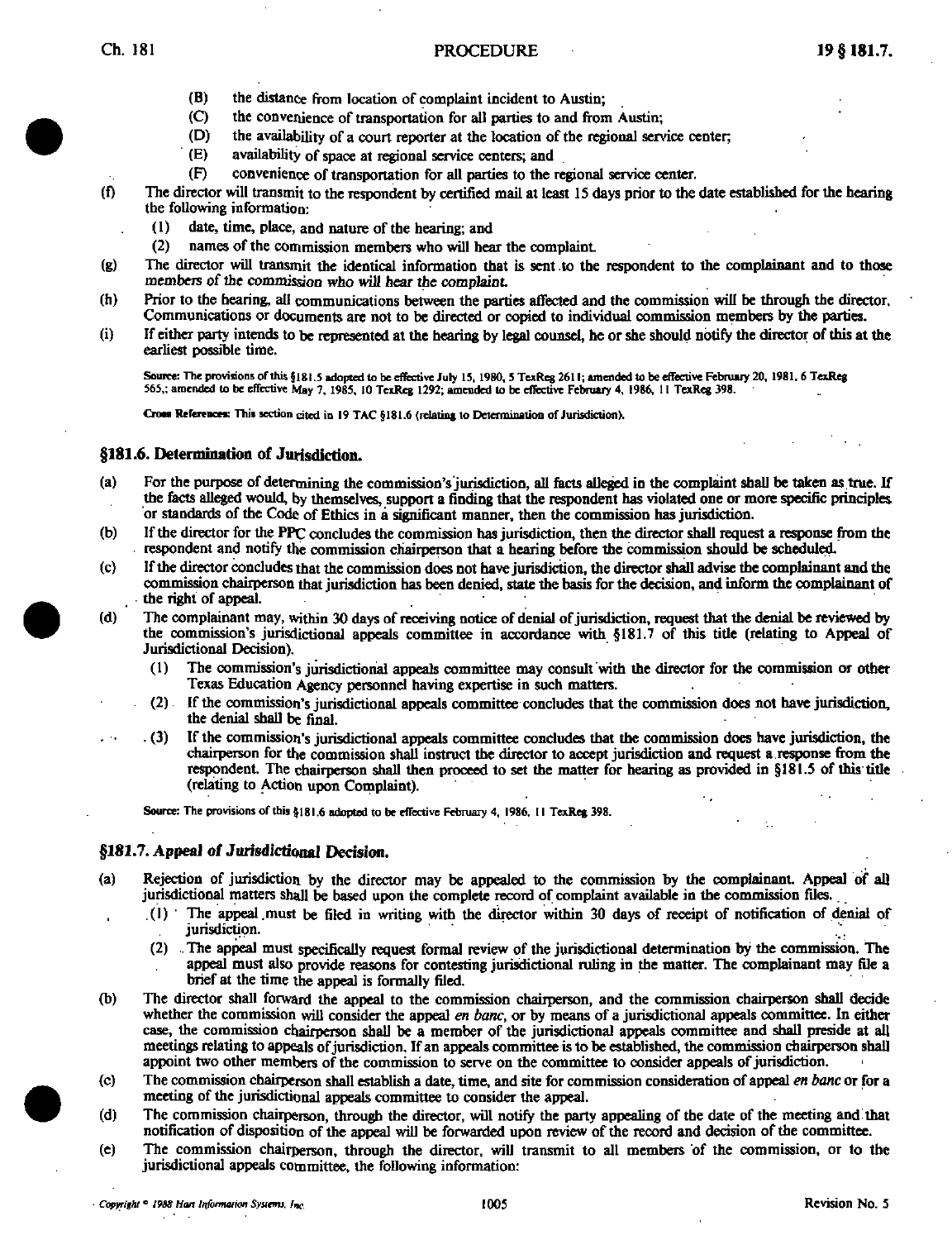- (1) notification of date, time, and site of the appeal meeting; and
- (2) a copy of the complaint.
- (f) The commission en banc or the jurisdictional appeals committee, shall review the complaint and shall consider and decide upon the matter of jurisdiction by:
	- applying and interpreting rules of the commission stipulated in  $§181.2$  of this title (relating to Initiation of Complaint), §181.3 of this title (relating to Format for Complaint), and §181.4 of this title (relating to Filing of Complaint);
	- (2) interpreting allegations in the complaint as they relate to designated principles and standards of the Code of Ethics and Standard Practices for Texas Educators.
- (g) Oral argument shall not be heard concerning jurisdiction.
- (h) The commission *en banc*, or the appeals committee, shall determine acceptance or rejection of jurisdiction by majority vote. The director shall communicate the decision of the committee to the complainant.
- (i) Acceptance of jurisdiction by the commission or by the jurisdictional appeals committee will initiate procedural continuation.

Source: The provisions of this §181.7 adopted to be effective February 4, 1986, 11 TexReg 398.

Cross References; This section cited in 19 TAC §181.6 (relating to Determination of Jurisdiction).

## §181.8. Response to Complaint.

- (a) The respondent shall be sent a copy of the complaint and requested to file a written response. Within 30 days after receiving such request, the respondent shall file a response which may generally address the allegations in the complaint or address one or more ofthe allegations specifically. Upon request to the director for the commission, the respondent shall be allowed an additional 30 days in which to file a response. If the respondent fails to file a response, the allegations in the complaint may be taken as true at the hearing and the commission may make whatever recommendations it deems appropriate based on those allegations. No recommendation on a complaint can be made by the commission without a hearing.
- (b) The response must be in writing and must be received by the director, Teachers' Professional Practices Commission, 1701 North Congress Avenue, Austin, Texas 78701, within 30 days of receipt of the notification of the complaint by the respondent.
- (c) The format for the response should consist of the following.
	- (1) The heading: "Before the Teachers' Professional Practices Commission of Texas."
	- (2) FuU name, address, and telephone number of the respondent.
	- (3) Answers to allegations in the complaint may be specific denials, explanations, or statements of mitigating circumstances.
	- (4) Should the respondent prefer to be heard by either the commission en banc or by a committee of three, the preference may be stated.
	- (5) Should the respondent desire an open public hearing, a statement requesting such a hearing may be included.
- (d) The director for the commission will forward copies of the response to the complainant and the commission chairperson.

Source: The provisions of this §181.8 adopted to be effective February 4, 1986, 11 TexReg 398.

## §181.9. Amendments.

Afler the initial complaint and response are filed, amendments may be filed with the commission's consent. The amendment must be submitted in writing to tbe director and to the opposing party. With the consent of the hearing officer, an amendment may be read orally into the record and be included in the matters disposed of by the hearing panel. In the absence of extraordinary circumstances, no complaint or response may be amended within 14 days ofthe scheduled hearing or at the hearing. If such amendment is permitted, the opposing party, upon request, shall be granted a reasonable continuance.

Source: The provisions of this §181.9 adopted to be effective February 4, 1986, II TexReg 398.

# §181.10. Withdrawal of Complaint.

A complaint may be withdrawn at the discretion of the commission at any time prior to the hearing provided the complainant submits to the commission chairperson, through the director, a request in writing that the complaint be withdrawn without further action being taken by the commission; and the request is signed by the complainant. The commission chairperson will assure all withdrawal conditions have been met prior to a decision. The chairperson, through the director, will notify the commissioner and all affected parties of the decision.

Source: The provisions of this §181.10 adopted to be effective February 4, 1986, 11 TexReg 398.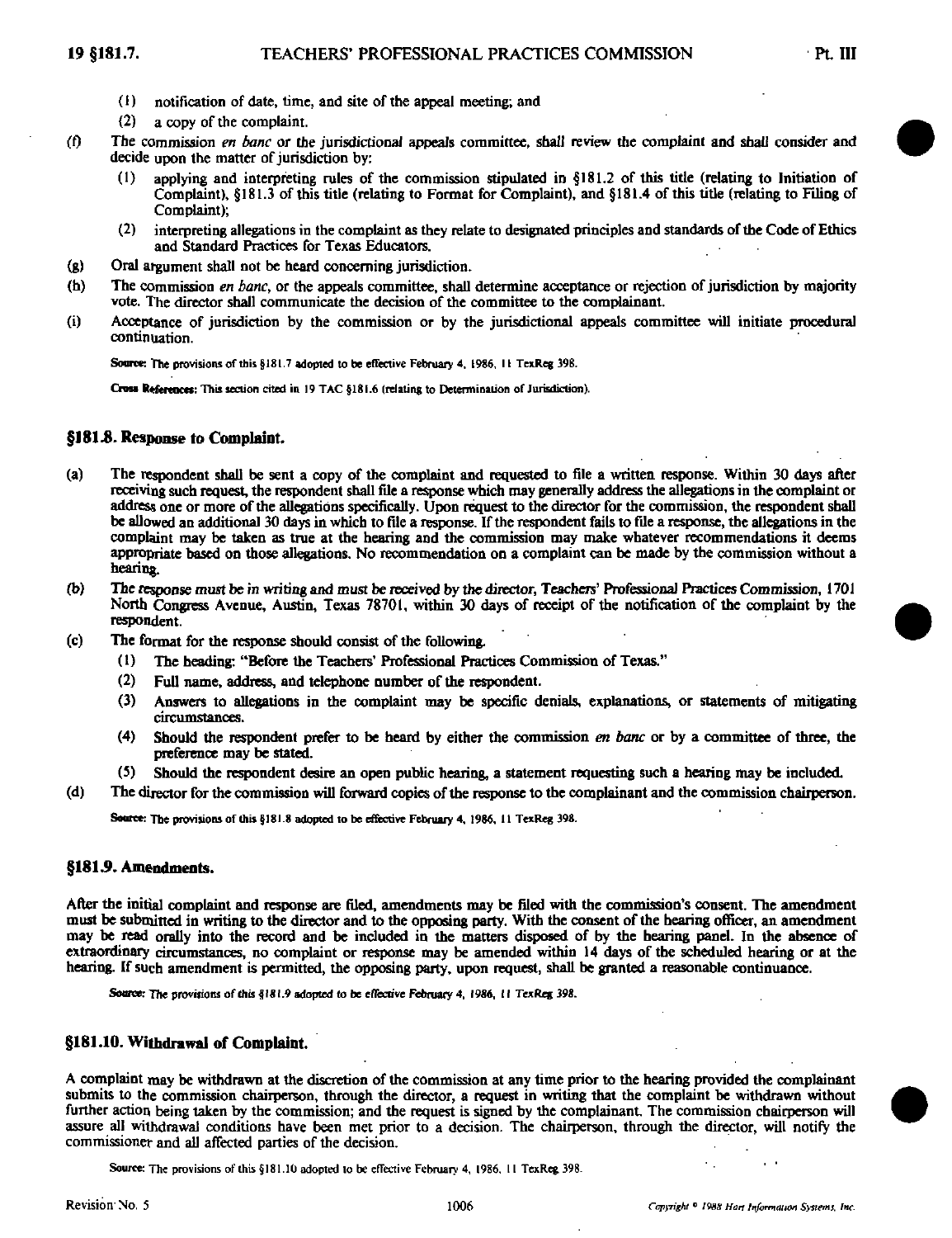# §181.11. Prehearing Procedures.

- (a) Upon the request of either the complainant or respondent, the director for the commission may enter whatever prehearing orders the director deems reasonable and necessary to allow both parties a fair opportunity to prepare for the hearing.
- (b) The panel chairperson may schedule a prehearing conference with the parties for the purpose of determining if all or any part of the matters in issue may be resolved without the necessity of an evidentiary hearing. The prehearing conference may be attended by the hearing officer and any representative of the commission appointed by the panel chairperson.
- (c) If either party to the complaint objects to any member of the commission who is to hear the complaint, the party may, in writing, state the objection and the reasons for the objection and request that the member be disqualified from the hearing. The decision concerning whether the cause for the objection warrants disqualification of the commission member will be made by the chairperson. Should a member of a three-person committee be disqualified, the chairperson will appoint another commission member in his or her place.

Source: The provisions of this §181.11 adopted to be effective February 4, 1986, 11 TexReg 398.

# §181.12. Hearing: Rules and Responsibilities.

- (a) A commission member may be disqualified from hearing a complaint if he or she:
	- (1) is the complainant or respondent;
	- (2) is deemed by the chairperson to be unable to participate because of a relationship to the complaint;
	- (3) is disqualified by a majority vote of the commission or hearing panel;
	- (4) disqualifies himself or herself because of his or her relationship to complaint; or
	- $(5)$  is disqualified as specified in §181.11 of this title (relating to Prehearing Procedures).
- (b) Decisions relative to disqualification of any member for any purpose are the sole authority of the commission and/or its members. Argument or pleadings made subsequent to such decision by either complainant or respondent or their representatives shall not be received or considered.
- (c) Members of the commission are privileged in their utterances.
- (d) A majority of the commission when meeting en banc will constitute a quorum. If the complaint is to be heard by a committee of three commission members, all three members will constitute a quorum.
- (e) A transcript ofthe hearing will be provided by a certified court reporter. It will accompany the report ofthe findings to the commissioner. This will be the responsibility of the director.
- (0 The hearing will be private unless the respondent requests an open public hearing.
- (g) The hearing will proceed if the respondent has not appeared within 60 minutes ofthe appointed time for the hearing to begin. If the complainant has not appeared within 60 minutes of the appointed time for the hearing to begin and is without good cause, the hearing will proceed and the panel may recommend dismissal of the complaint
- (h) If-documentary evidence is to be admitted, copies must be provided to the opposing party and to all commission members hearing the complaint. If an exhibit is admitted, the record will reflect the contents of the exhib
- Briefs may be submitted by either party before or during the hearing. Copies must be provided by the party submitting the  $\mathbf{u}$  because the submitted by either party before or during the incarning. Copies must be provided by the party submitting the hearing the party submitting the brief to the opposing party and to all commission members hearing the complaint.

Source: The provisions of this  $$181.12$  adopted to be effective February 4, 1986, 11 TexReg 398.

# §181.13. Subpoenas and Depositions.  $\frac{1}{2}$  ,  $\frac{1}{2}$  ,  $\frac{1}{2}$  ,  $\frac{1}{2}$  ,  $\frac{1}{2}$  ,  $\frac{1}{2}$

- A request by either party to issue a subpoena to require the attendance of witnesses and/or the production of books, records, papers, or other items, must be submitted in writing to the director within a reasonable time prior to the hearing.' The request must show good cause and must be accompanied by a cashier's check or money order in an amount for fees estimated to accrue. A copy of the standard rates may be obtained from the director upon request.
	- (1) A request for the issuance of a subpoena will be ruled upon by the director. The request must specify:
		- (A) the name, address, and telephone number of the person to be subpoenaed;
		- (B) the item to be subpoenaed by titie, description, location, and the name, address, and telephone number of the person who has possession of the item; and
		- (Q the basis for the claim of good cause that identifies the relevance of the testimony of the person to be subpoenaed or the relevance of the item to be subpoenaed to the jurisdictional point or points of the complaint.
	- (2) If the request complies with all provisions, the subpoena will be issued to the requesting party, and it shall be his/ her responsibility to cause the subpoena to be served by the appropriate sheriff or constable to require the attendance of witnesses or the production of items. If the request does not comply with all provisions or does not show good cause, the director will advise the party in writing that the request has been rejected and the reasons therefor.
- (b) A request by either party to require the issuance ofa subpoena for the purpose ofthe taking of a deposition from a witness must be submitted in writing to the director within a reasonable time prior to the hearing. The request must show good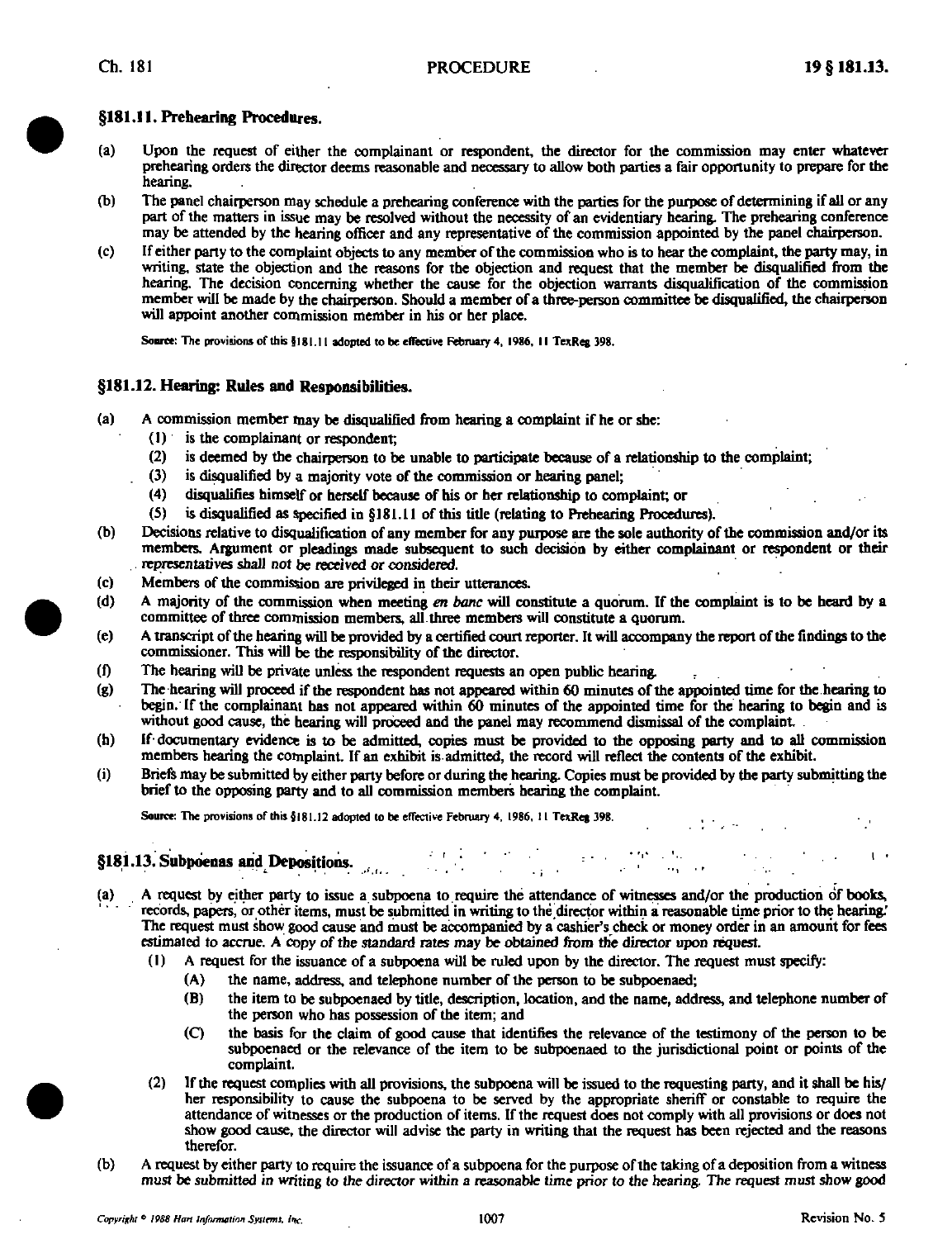cause and must be accompanied by a cashier's check or a money order in an amount for fees estimated to accrue. A copy of the standard rates may be obtained from the director upon request.

- $(1)$  A request for a subpoena for the taking of a deposition will be ruled upon by the director. It must specify:
	- (A) the name, address, and telephone number of the individual from whom the deposition is to be taken; and, if books, records, papers, or other items are to be part of the deposition, identify the item to be subpoenaed by titie and description; and
	- (B) the basis for the claim of good cause that identifies the relevance of testimony or the relevance of the requested subpoenaed item to the jurisdictional point or points of the complaint.
- (2) If the request complies with all provisions, the subpoena will be issued to the requesting party and it shall be his/ her responsibility to cause the subpoena to be served by the appropriate officer authorized by statute for deposition purposes. If the request does not comply with all provisions or does not show good cause, the director will advise the party in writing that the request has been rejected and the reasons therefor. All depositions will be filed with the director for inspection and use by either party in the hearing.

Source: The provisions of this §181.13 adopted to be effective February 4, 1986, 11 TexReg 398.

## §181.14. Procedures for the Hearing.

- (a) Immediately upon the commission's acceptance of jurisdiction of any complaint the commissioner of education shall be notified and requested to appoint a hearing officer to preside at the hearing and an attorney to advise the commission during the hearing.
- (b) The hearing shall be conducted in accordance with the rules of evidence. The rules of evidence shall be liberally construed, and all evidence shall be admitted unless it is irrelevant immaterial or unduly repetitious, its evidentiary value is outweighed by its tendency to prejudice the fact finder against a particular party or witness, or it is otherwise inadmissible for any purpose.
- (c) The complainant shall be allowed to introduce evidence at the hearing relevant to any issue raised in the complaint.
- (d) The hearing officer shall make all rulings concerning the admissibility of evidence.
- (e) Parties who are not represented by an attorney may not be placed at a disadvantage by the fact that they are unfamihar with courtroom procedure. If at any time such a party is prevented from presenting relevant evidence by objections unrelated to the admissibility of such evidence, the commission may interrupt the proceeding and may request its attorney to explain to that party the proper method of presenting such evidence.
- (f) Both parties shall have the opportunity to make an opening and a closing statement. These statements may be reduced to writing and a copy provided to each member of the commission.
- (g) The complainant will be heard first. The respondent will then be heard.
- (h) Both parties may produce witnesses in their behalf and each party vnll be afforded the opportunity to cross-examine any witnesses. After the parties have concluded their examinations of any witness, the commission and the hearing officer may ask such questions as are necessary and proper to enable them to fully understand the witness' testimony.
- (i) The counsel representing a party may advise his or her client of his or her rights, make motions regarding the nature and conduct of the questioning, and may cross-examine any witnesses.

Source: The provisions of this §181.14 adopted to be effective February 4, 1986, 11 TexReg 398.

## §181.15. Postponement of Hearing.

- (a) A request for postponement of the hearing must be submitted in writing and received by the director at least three days prior to the scheduled date of the hearing. The request may originate from either the complainant or the respondent and it must show good cause.
- (b) The chairperson for tbe hearing will make the determination of whether the cause stated in the request justifies postponement. If the chairperson for the hearing allows the request be or she will notify, through the director, all parties ofthe new time, date, and place for the hearing. The date for the new hearing will be as near the date set for the original hearing as deemed feasible by the chairperson for the hearing.

Soarce: The provisions of this §181.15 adopted to be effective February 4, 1986, II TexReg 398.

#### §181.16. Findings of the Commission.

- (a) At the conclusion ofthe testimony, the chairperson for the hearing will announce that the commission will adjourn to meet in executive session, according to Texas Civil Statutes, Article 6252.17, §2(g), to determine its findings and recommendations. During its deliberations, the commission may consult freely with the hearing officer on any aspect of the case. The commission will reconvene in an open meeting for the purpose of declaring the findings ofthe commission and taking final action on the recommendation to the commissioner.
- (b) The vote from the commission approving or disapproving the recommendation to the commissioner will be by a show of hands.
- (c) If the proposed recommendation is not accepted by a majority vote ofthe commission, then the commission may adjourn to meet in executive session to arrive at another decision different from the one proposed and defeated.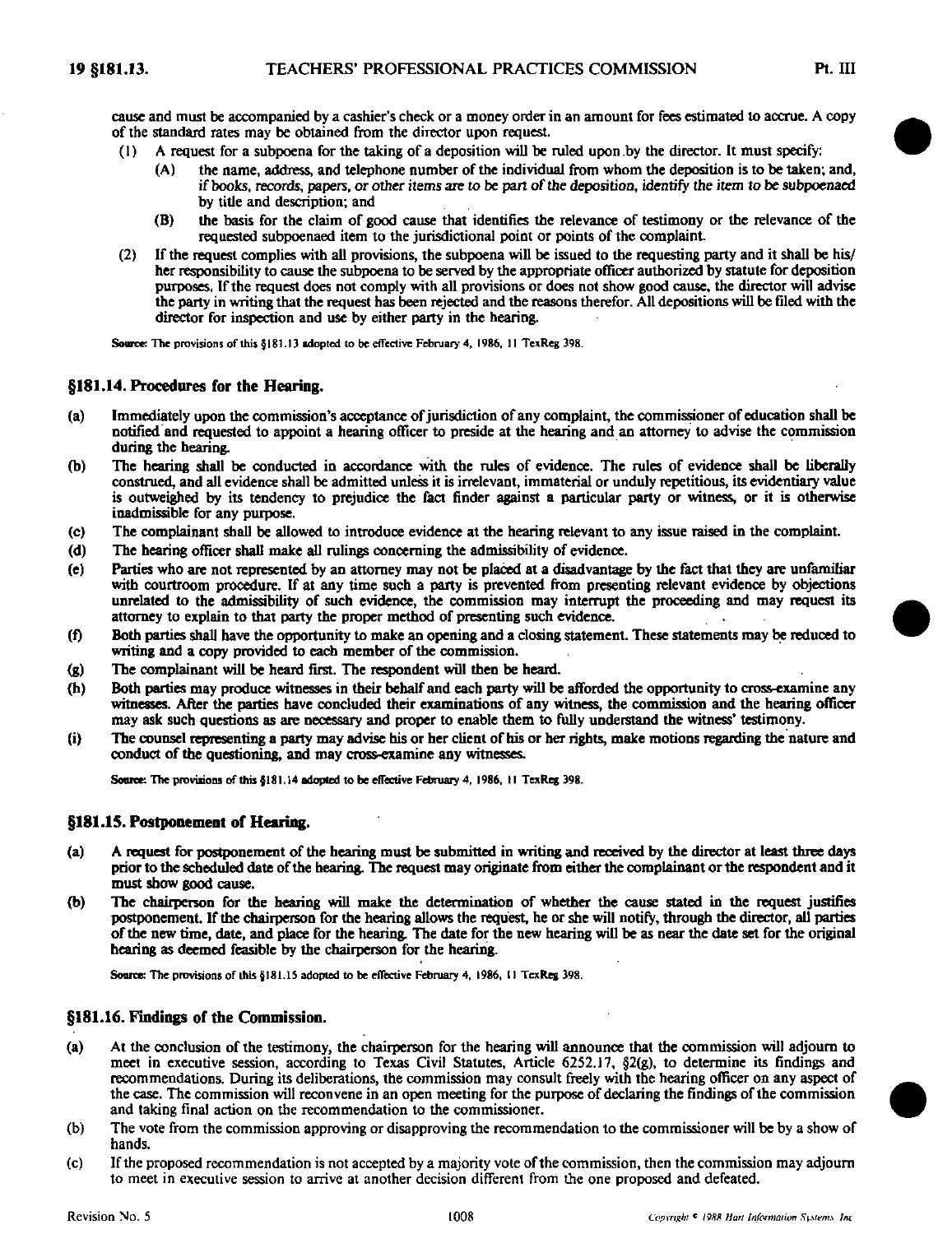- (d) If the proposed recommendation is approved, it will become the decision ofthe commission and will so stand.
- (e) The chairperson shall, following the decision, renund the parties that the comnussion is an advisory body and that its final responsibility in regard to the hearing is to make a recommendation to the commissioner of education.

Source: The provisions of ihis §181.16 adopted to be effective February 4, 1986, 11 TexReg 398.

#### §181.17. Recommendations to the Commissioner of Education.

- (a) The commission may recommend to the commissioner of education that any ofthe following actions be taken in regard to the complaint in part or in its entirety:
	- (1) the complaint be dismissed;<br>(2) the respondent be issued a
	- the respondent be issued a warning to be made a part of the respondent's file kept by the Division of Teacher Certification;
	- (3) the respondent be issued a reprimand to be made a part of the respondent's file kept by the Division of Teacher Certification and copied to the employing school district;
	- (4) the respondent's certificate be suspended for a period not to exceed one year and so noted upon reissuance ofthe certificate; or
	- (5) the respondent's certificate be revoked.
- (b) If the commissioner upholds the commission's recommendation of a suspension or revocation, the Central Education Agency shall provide notification of the suspension or revocation to all superintendents of all school districts in the State of Texas and to certification officers in each state or territory of the United States.

Source: The provisions of this §181.17 adopted to be effective February 4, 1986, 11 TexReg 398.

#### §181.18. Report of Findings and Reconunendations.

- (a) At the conclusion of the hearing, the chairperson for the hearing will appoint a member of the majority to the decision to draft a report for the commissioner. If the decision is not unanimous, a minority report may be issued as part of the report to the commissioner under subsection (g) of this section.
- (b) The majority decision report will delineate the charges against the individual, the findings of fact, conclusion of law, and recommendation of the commission.
- (c) A transcript of testimony and evidence wiU be forwarded by the director to the panel member appointed to draft the majority decision report within 10 days of director's receipt of the transcript from the court reporter.
- (d) The panel member appointed to draft the majority decision report will complete and forward the draft to the director for the commission within 30 days after receiving the transcript firom the director.
- (e) The director for the commission within 10 days shall forward a copy of the draft report to each panel member for review and signature of approval. Each panel member should respond within S days.
- (0 When all certifying signatures have been affixed to the final report(s), the director for the commission will within 5 days forward the report, transcript, and exhibits to the commissioner for consideration of the recommendation.
- (g) A member or ihembers ofa hearing panel may submit a minority report to the director for the commission within S days of receipt of the majority findings and recommendations.
- (h) A copy of the commission's report shall be sent to both parties to the hearing when it is sent to the commissioner.

Source: The provisions of this §181.18 adopted to be effective February 4, 1986, 11 TexReg 398.

# SUBCHAPTER B. Meetings

Authority: The provisions of this Subchapter B issued under Acts 1969, 61st Leg., p. 2735, ch. 889, effective September 1, 1969, as amended (Texas Education Code §513.207-13.210), unless otherwise noted.

## §181.31. Organization.

- (a) Meetings.
	- (1) The Professional Practices Commission shall hold not less than three meetings each year in Austin at a place, time, and hour determined by the commission.
	- (2) For its purposes, the commission's year shall begin on September t and conclude on August 31 of each ensuing year.
	- (3) Meetings may be held only after 10 days prior notice, and notice in writing by the chairman shall constitute proper notice if the meeting date is not chosen by a majority of the commission.
	- (4) Meetings may be held at the call of the chairman or upon request in writing of a majority of the commission.
	- (5) A majority of the commission shall constitute a quorum.
	- (6) A majority of such quorum ofthe commission shall have the authority to act upon any matter properly before the commission.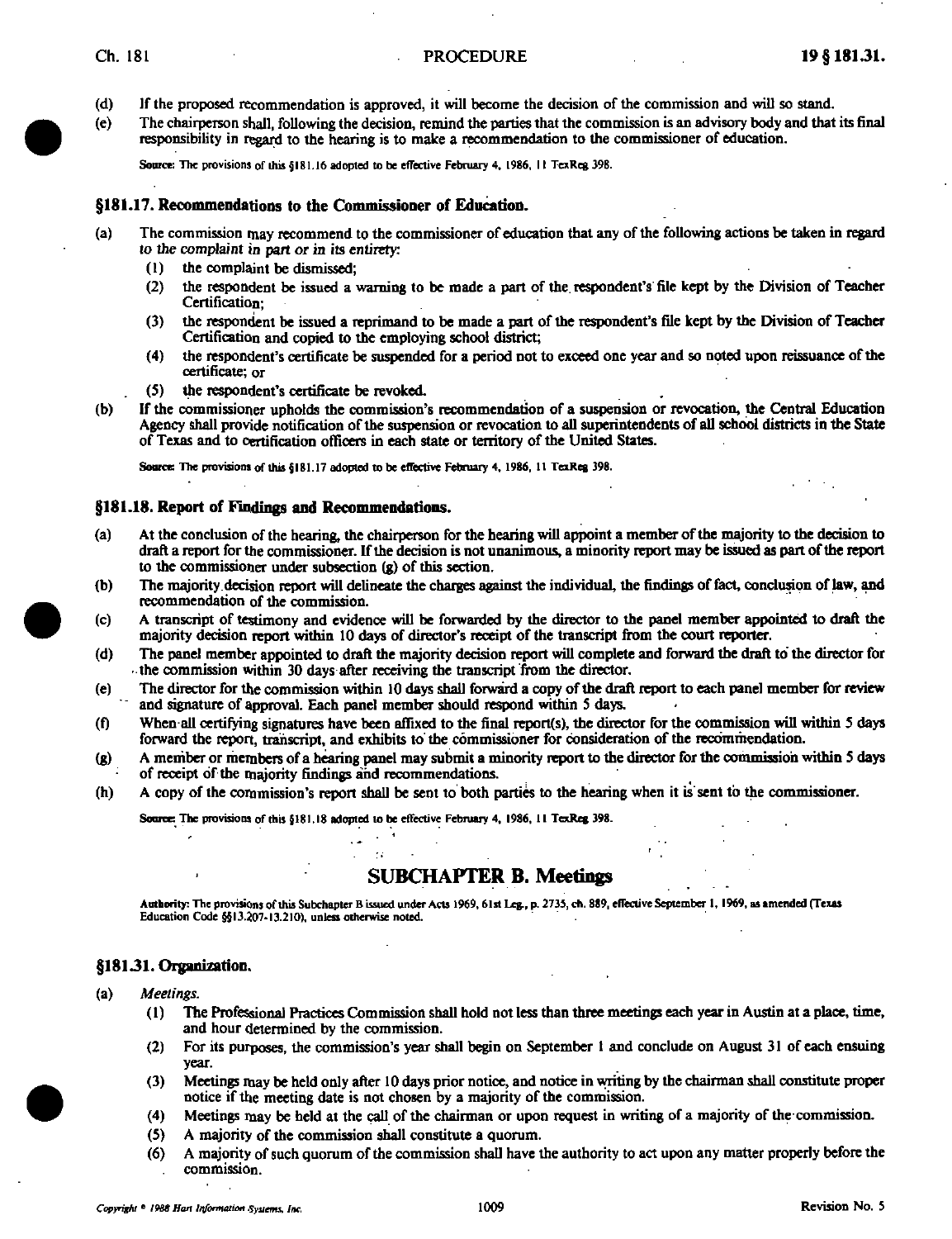# (b) Officers.

- (1) The officers shall include a chairman, vice chairman, and secretary.
- $(2)$  These officers shall be elected at the first meeting of the commission's year to serve until their successors assume office.
	- (A) If the chairman is unable to serve, the vice chairman shall assume his duties.
	- (B) If the chairman must leave the commission, the vice chairman shall become chairman, and another member of the commission shall be elected vice chairman.
	- (C) If the secretary must leave the commission, another member of the commission shall be elected secretary.

(c) Order of business.

- (1) Agenda:
	- (A) The agenda for the next meeting may be approved at each meeting by the commission.
	- (B) The agenda shall be forwarded by the chairman to all commission members at least 10 days before the next scheduled meeting.
	- (C) Commission members desiring to add items on the agenda shall write the chairman at least IS days before a scheduled meeting.
	- (D) During a meeting, items may be added to the agenda by a  $\frac{y_3}{y_3}$  vote of commission members present.
	- (E) Commission members desiring to propose amendments to the adopted code shall submit proposed amendments to the chairman at least 20 days before a scheduled meeting for discussion at that meeting and action at the next meeting.
- (2) Rules and procedures not specifically adopted by the commission shall be in accordance with Roberts' Rules of Order Revised.
- (3) The commission may set aside the rules of procedure by yi vote of commission members present.
- (4) Members ofthe commission shall be privileged in their utterances while acting in good faith in the course of their duties.

Source: The provisions of this §181.31 adopted to be effective January 1, 1976,

# §18132. Duties.

- (a) Adopting a code.
	- $(1)$  Development of the code.
		- (A) The commission shall develop and adopt a code of ethics and standard practices which shall regulate and govern the conduct of members of the profession.
		- (B) The code of ethics and standard practices adopted shall include standards of professional teaching practices and professional performance, and standards of ethical conduct of members of the teaching profession toward other members of the profession, parents, students, and the community.
		- (C) The effective date of the standards adopted by the commission shall be the first day of September if the standards are filed with the Commissioner of Education on or before June 1 of that year in order to comply with the statutory requirement of 90 days notification.
	- (2) Pid)lic hearings.
		- (A) Associations and individuals representing the teaching profession and other interested persons shall have the opportunity to submit and request the adoption of all or part of the provisions of unofficial codes of ethics that have been adopted by state and national associations.
		- (B) Associations and individuals shall have the opportunity to introduce proposals, to discuss questions and to support, oppose, or request amendments to proposals.
		- (C) Rules adopted by the commission shall govern public hearings.
	- (3) Referendum.
		- (A) Professional standards developed by the commission shall be submitted by the Texas Education Agency to all active certificated personnel.
		- (B) The commission shall have available the results of the referendum and give them consideration before adopting the standards.
		- (C) No professional standards disapproved by the majority of the certificated professional personnel voting in the referendum shall be adopted.
- (b) Amending the code.
	- (1) A proposed amendment or revision of the code must be submitted to the chairman at least 20 days prior to the scheduled meeting at which it is to be considered. It must be an agenda item and distributed to the commission members 10 days prior to the meeting.
	- (2) The commission shall discuss the proposed amendment at the meeting at which it is introduced and the determination of whether it is to be submitted in a referendum will be made at the next meeting.
	- (3) A proposed amendment accepted by the commission will be submitted in a referendum to each active certificated professional person who holds a position that requires certification and who is currentiy on duly status.

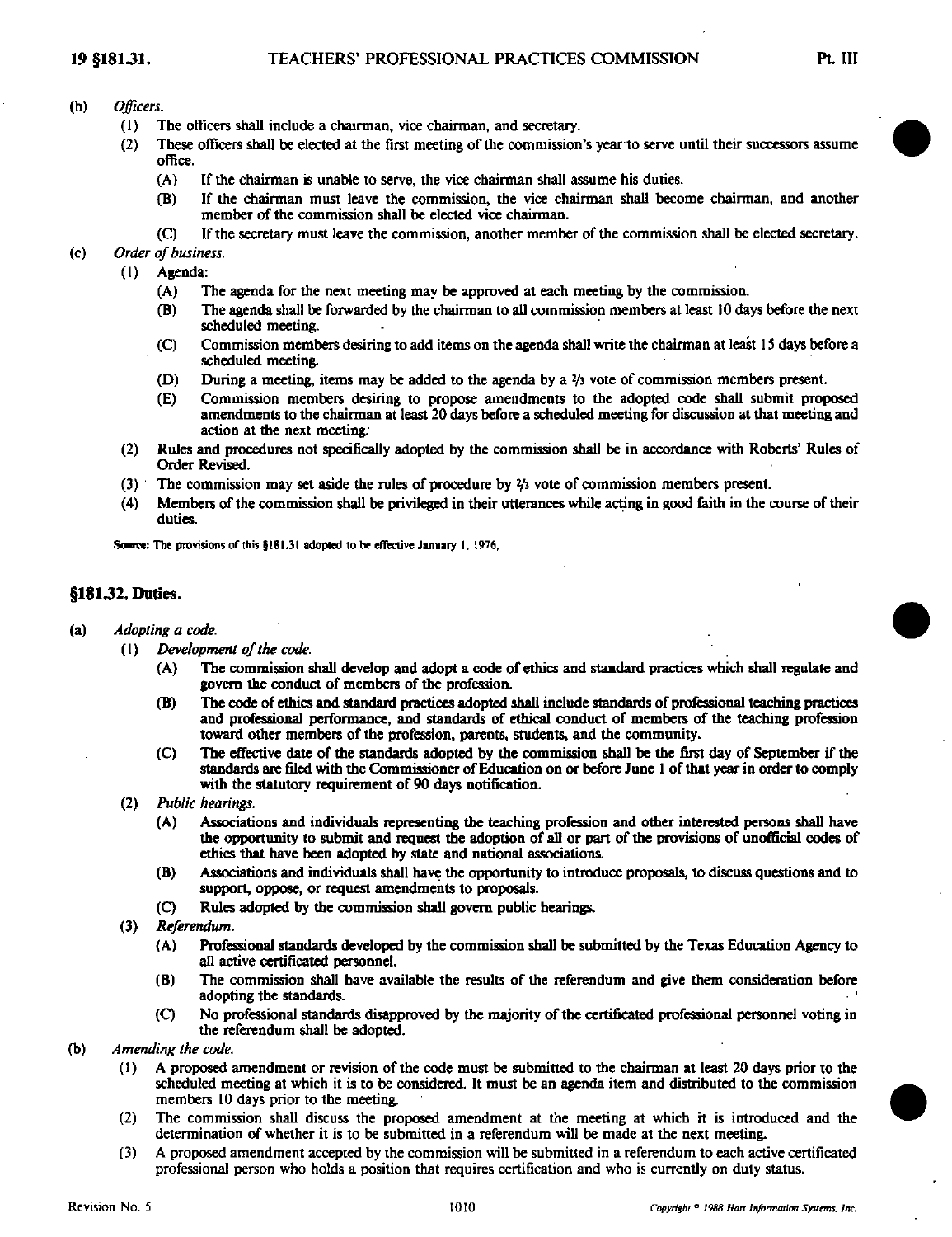- (4) The commission shall have available the results of the referendum and give them consideration before adopting an amendment
- (5) No proposed amendment disapproved by the majority of the certificated professional personnel voting in the referendum will be adopted.
- (6) Amendments or revisions adopted by the commission shall become effective on the first day of September following the expiration of 90 days after the amendments or revisions have been filed with the commissioner of education.

Source: The provisions of this §181.32 adopted to be effective January 1, 1976.

## §18133. Hearing of Complaints.

- (a) Any commission member who may be in attendance at a hearing from which he has been disqualified will disassociate himself from the matter by completely removing himself from the commission table.
- (b) The recommendation of the commission to the commissioner will be transmitted by vote totals to each commission member by the director.

Source: The provisions of this §181.33 adopted to be effective January 1, 1976,